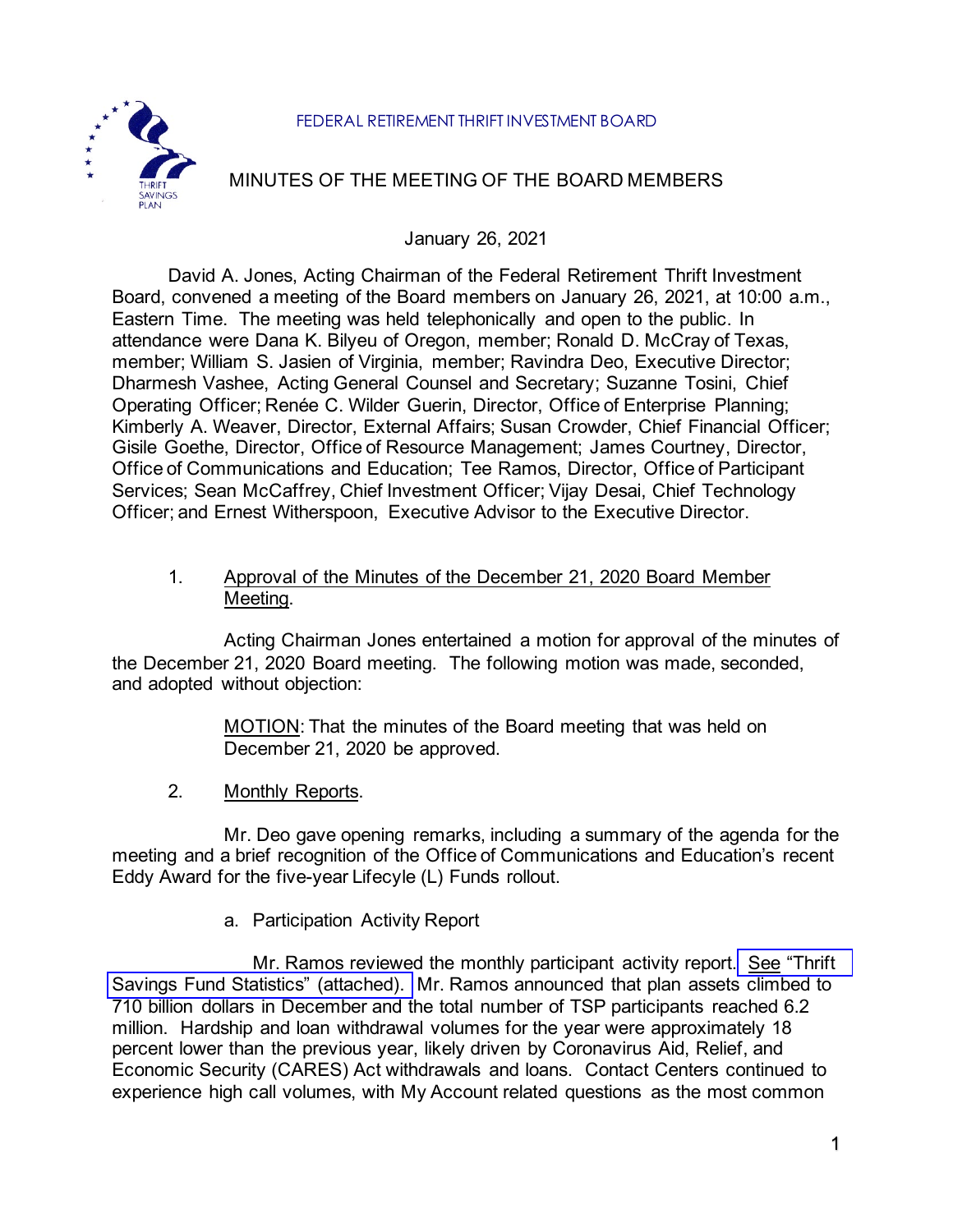subject. Mr. Ramos reported just under 10,000 active participants requested CARES Act withdrawals in the month of December and just under 120,000 participants requested CARES Act withdrawals since the withdrawal option was initiated.

Mr. Ramos provided a [brief timeline of the CARES Act, w](https://www.frtib.gov/pdf/minutes/2021/Jan/MM-2021Jan-Att1a.pdf)hich was signed into law on March 27, 2020. On April 14 required minimum distributions were suspended for 2020, and on June 13 the TSP offered suspension of loan payments and the maximum loan amount was increased from 50,000 dollars to 100,000 dollars. On July 11, CARES Act withdrawals were initially offered. September 22 was the last day CARES Act loans were permitted. December 29 was the last day CARES Act withdrawals were processed, and on December 30 loans suspended through the CARES Act became active again. New terms and payments were established for the unsuspended loans and the approximately 6,000 impacted participants were notified.

Mr. Ramos ended the report by noting the CARES Act program was well-utilized and appreciated by participants. Member McCray asked for details regarding the contributing factors to the increase in TSP participation. In response, Mr. Deo noted the Blended Retirement System, a strong market, and a consistent message of saving diligently as major contributing factors for increased TSP participation throughout 2020.

b. Legislative Report

Ms. Weaver reported that Senator McConnell agreed to move forward with the power-sharing agreement necessary for Senate committees to reorganize. Senator Garry Peters will act as the new Chair of the Homeland Security and Governmental Affairs Committee. Senator Rob Portman, the in-coming ranking member of the Senate committee, announced he will not seek reelection in 2022. Congresswoman Carolyn Maloney remains the chair of the House Committee on Oversight and Reform, while Congressman James Comer remains the ranking member. Subcommittees in both chambers of Congress are not yet finalized.

Several bills relevant to the TSP, mainly dealing with Federal Employees' Retirement System (FERS) member benefits, were introduced in the House of Representatives. A common theme among the bills allowed members to opt out of the FERS defined benefit while continuing to participate in the TSP. The bills were repeat attempts of previous legislation, which Ms. Weaver opined are not likely to move forward.

c. Investment Report

Mr. McCaffrey reviewed the monthly investment performance report. See "December [2020 Performance Review – G, F, C, S, I and L Funds" \(attached\). F](https://www.frtib.gov/pdf/minutes/2021/Jan/MM-2021Jan-Att2.pdf)or December, BlackRock's performance for the F, C, S, and I Funds was in line with the funds' respective indices. Mr. McCaffrey reported that all the equity funds ended December on a positive note as investors looked ahead with optimism despite rising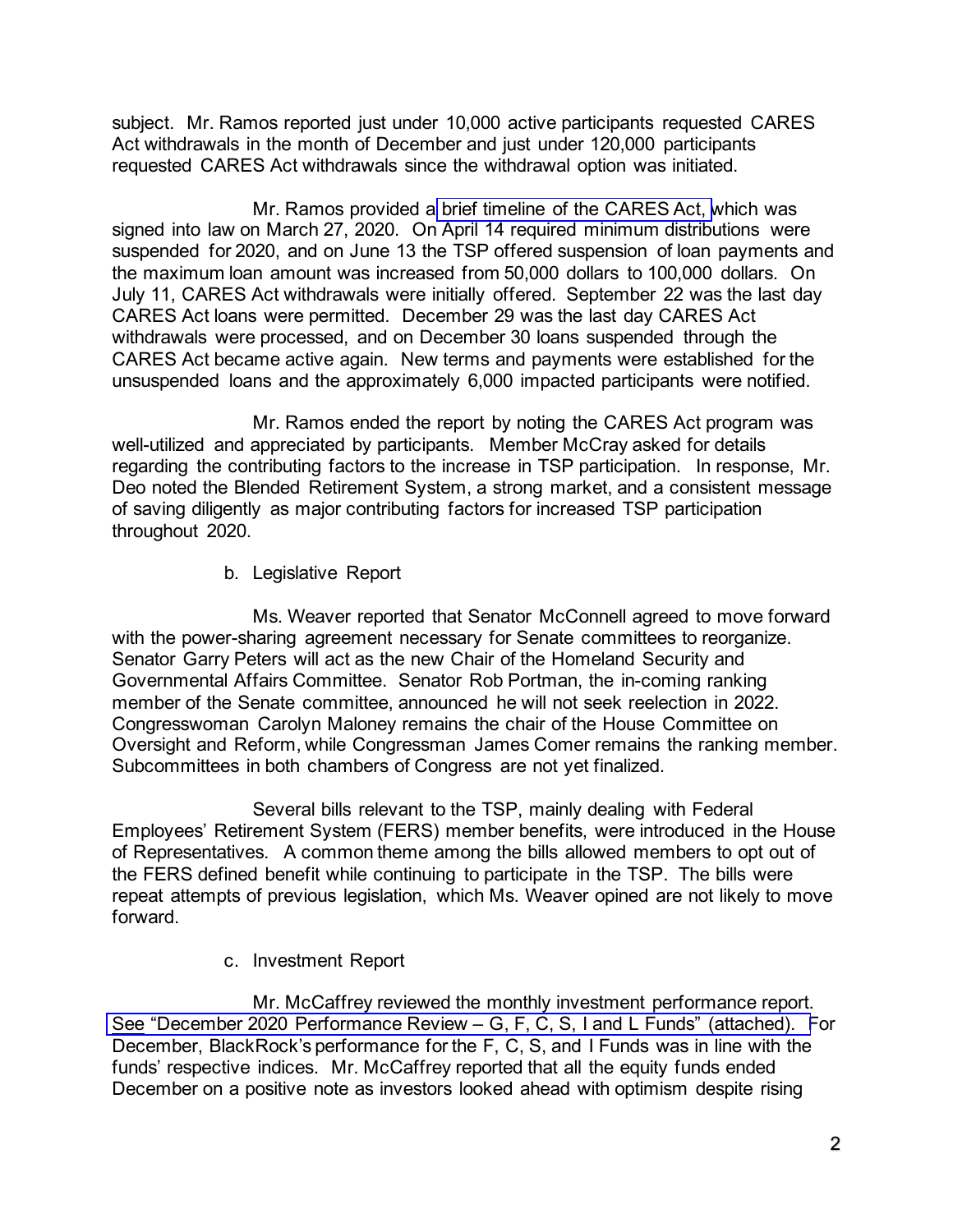pandemic cases and the Federal Reserve's citing of an uncertain economic outlook. The G and F Funds closed the month higher as well. Performance of the Funds flowed through to the performance of the L Funds, with each L Fund generating positive performance in line with its respective age-appropriate risk profile.

Mr. McCaffrey reported BlackRock's performance for the F Fund exceeded the Fixed Income Index by 4 basis points in 2020, primarily due to securities lending. BlackRock's performance for the C Fund was in line with the Large Cap Index, while performance for the S Fund lagged the Small-Mid Cap Index by 23 basis points, primarily resulting from securities sampling and futures mistracking. BlackRock's performance for the I Fund was ahead of the International Index by 44 basis points, primarily due to tax advantage and futures mistracking. On an absolute basis, equity returns were remarkably positive for the year, Mr. McCaffrey said. He noted that the C Fund fell almost 34 percent from its February 19 high to its low for the year on March 23, followed by a rise from the low point to over 70 percent by the end of the calendar year. In those same timeframes, the S Fund fell over 41 percent and subsequently rose over 114 percent to the end of the year.

From the end of December 2020 through Monday, January 25, equity fund performance was positive. The C Fund was ahead 2.73 percent. The S Fund was up 7.11 percent and the I Fund advanced 1.85 percent. The F Fund was down 0.52 percent while the G Fund was ahead 6 basis points.

Mr. McCaffrey concluded his monthly report by noting that since the six new L Funds were launched on July 1, 2020, assets continued to flow into the L Funds thanks to automatic enrollment of new participants, interfund transfers, and contribution allocation changes by existing participants. Through the first six months of their existence, the new L Funds have attracted over 300,000 investors and over 11 billion dollars in assets.

- 3. Quarterly Reports.
	- a. Investment Policy

Mr. McCaffrey followed the monthly report with the quarterly update on Investment Policy. An audit conducted of BlackRock's proxy voting found no exceptions to established guidelines during the third quarter of 2020.

Mr. McCaffrey next reviewed class actions for the third quarter. There were 61 class action settlement claims open at the start of the third quarter of 2020. Fifteen claims were opened during the quarter, while two claims were closed in the C Fund due to Administrator action. For the S Fund, one claim was closed due to Administrator action and three claims were settled for a total of 223,846 dollars. For the I Fund, one claim was closed due to administrator action. At the end of the quarter, 69 claims remained open. Mr. McCaffrey reported that for the year to date, 27 claims were settled for a total of approximately 865,000 dollars.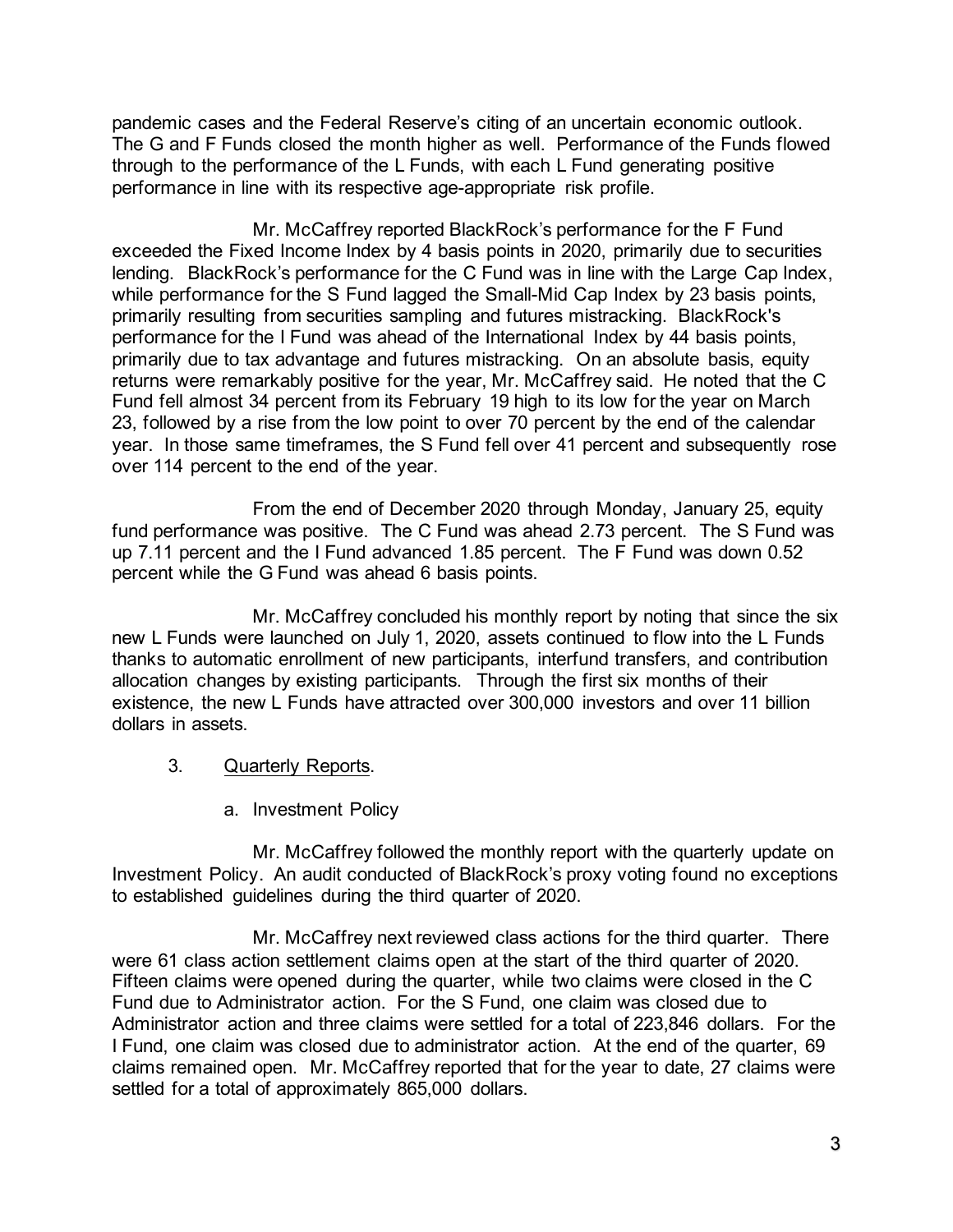Acting Chairman Jones entertained a motion to affirm the current investment policies. The Board members made, seconded, and adopted the following resolution by unanimous vote:

#### RESOLUTION:

WHEREAS the Federal Employees' Retirement System Act of 1986, as amended (5 U.S.C. § 8401 *et seq.*) provides the Board members shall establish policies for the investment and management of the Thrift Savings Fund (5 U.S.C. § 8472(f) (1) and (2)); and

WHEREAS the Board members at this meeting have reviewed the investment performance and investment policies of the Government Securities Investment Fund, the Fixed Income Index Investment Fund, Common Stock Index Investment Fund, the Small Capitalization Stock Index Investment Fund and the International Stock Index Investment Fund; and

WHEREAS the Board members are satisfied with the investment performance and investment policies of these Funds;

NOW THEREFORE BE IT RESOLVED that the current investment policies for the Government Securities Investment Fund, the Common Stock Index Investment Fund, the Fixed Income Index Investment Fund, the Small Capitalization Stock Index Investment Fund, and the International Stock Index Investment Fund are affirmed without change.

b. Audit Status

Mr. Brack Boone, Audit Management Division Chief, provided an update of the external audit activity. See "Audit Status/Security & Remediation Status" [\(attached\).](https://www.frtib.gov/pdf/minutes/2021/Jan/MM-2021Jan-Att3a.pdf) Mr. Boone stated that in fiscal year (FY) 2021, five audits were completed, including three planned audits for FY 2020 that were postponed due to the pandemic. Mr. Boone reported five audits in progress, with three additional audit entrance conferences occurring since December 31. As a result of the Board [Administrative Staff](https://www.frtib.gov/pdf/minutes/2021/Jan/MM-2021Jan-Att3c.pdf)  [audit,](https://www.frtib.gov/pdf/minutes/2021/Jan/MM-2021Jan-Att3c.pdf) six audit findings were closed, three prior year recommendations remained open, and two new recommendations were opened. Th[e FY 2021 Mainframe audit r](https://www.frtib.gov/pdf/minutes/2021/Jan/MM-2021Jan-Att3b.pdf)esulted in eleven closed findings, zero new findings, and forty-five open prior year recommendations.

Mr. Deo noted that 40 audit findings were closed in the first quarter of FY 2021 (Q1), exceeding the expected 8 audit closures for the quarter. Mr. Deo explained the exceptional results by noting 16 audit findings were closed by auditors that the Agency did not expect to be closed. Mr. Deo reported that the Agency's four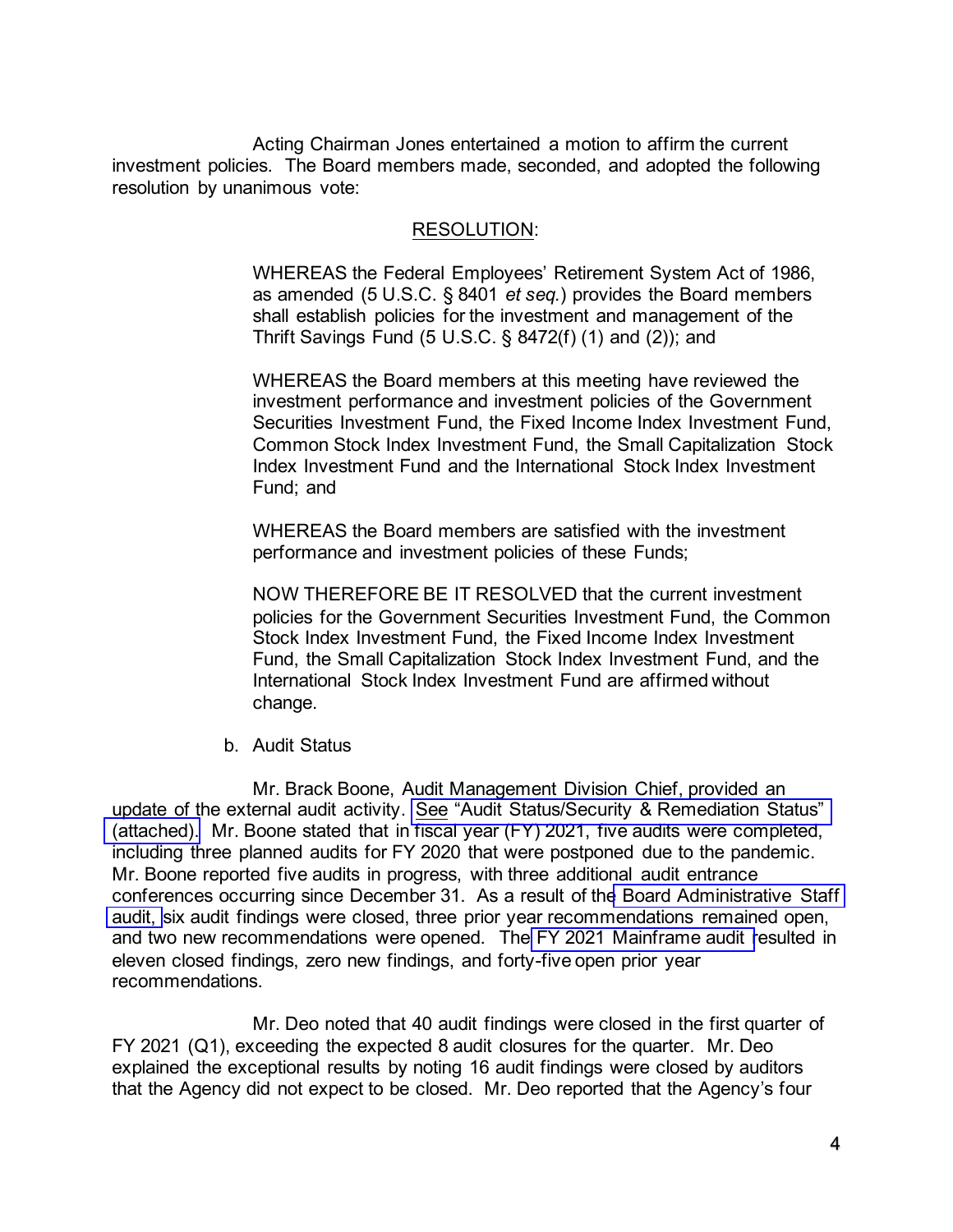critical audit findings were reduced to a risk ranking of zero through remediation, and of the 48 high-risk audit findings, all but 20 were lowered to a lesser risk rating. As a result, moderate findings increased from 55 to 75. Low-risk findings increased from 27 to 36, while the total number of findings decreased.

Mr. Deo concluded the audit status discussion by showing the open vulnerabilities over time resulting from external scans (NCATS). The Agency has never had a critical or high vulnerability, while medium and low findings are kept at a manageable threshold. As of year-end, the Agency had no vulnerabilities at any risk level. Member Jasien congratulated the Agency on remediation efforts and asked what impact the progress would have on 2021 objectives. Mr. Deo responded that he hoped that there would be 40 more closures for the year, totaling 80 closures for 2021.

c. Quarterly Budget Review

Ms. Crowder reported on the quarterly budget update. See ["Quarterly](https://www.frtib.gov/pdf/minutes/2021/Jan/MM-2021Jan-Att4.pdf) [Budget Review" \(attached\).](https://www.frtib.gov/pdf/minutes/2021/Jan/MM-2021Jan-Att4.pdf) The Agency executed 101 percent of the Q1 targeted spend plan. Approximately 60 percent of the overall budget was executed in Q1, which represents roughly 301.4 million dollars of the overall budget of 498.4 million dollars. Ms. Crowder noted the FY 2021 budget allocation was expected to re-align with expectations by the end of Q2, having funded all large recordkeeping contracts in support of steady state operations and the recordkeeper transition.

Ms. Crowder noted that of the 301.4 million dollars executed as of December 31, 2020, 85 percent, or approximately 255.8 million dollars, was executed to support recordkeeping operations, maintenance, and transition to the new recordkeeper per the Recordkeeping Services Acquisition (RKSA).

4. Annual Expense Ratio Review.

Ms. Crowder provided the annual review of TSP administrative expenses for 2020. See ["Annual Expense Ratio Review" \(attached\).](https://www.frtib.gov/pdf/minutes/2021/Jan/MM-2021Jan-Att5.pdf) As of December 31, 2020, the Plan has grown to 710 billion dollars. Net assets averaged 613 billion dollars for 2020, roughly seven percent higher than in 2019. Accrued administrative expenses for the 2020 calendar year increased 62 million dollars to a total of 371 million dollars, representing approximately 20 percent growth, which is in alignment with budget growth over the previous two fiscal years.

Ms. Crowder reported that forfeitures increased approximately 5 million dollars and loan fees decreased approximately 2 million dollars, resulting in a 59 million dollar total for net administrative expenses. The growth in administrative expenses was slightly larger than the growth in average net assets. The gross and net administrative expense ratio increase resulted in 5.9 and 4.9 basis points, respectively. Ms. Crowder noted that both positive and negative cash flows increased. Since 2019, positive net cash flow increased by 1.1 billion dollars and the TSP ended 2020 with a positive net cash flow of 9 billion dollars.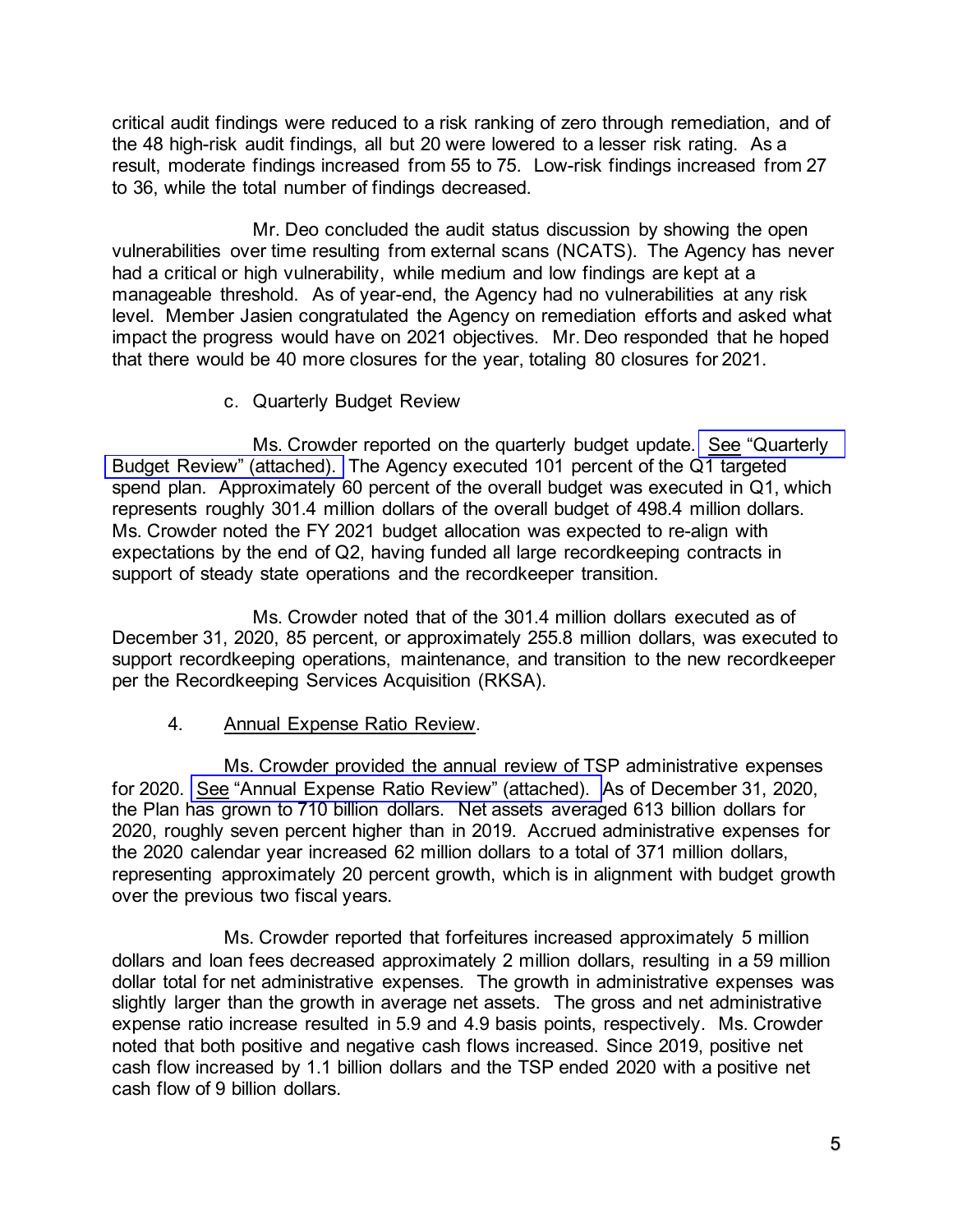Following the presentation, Member Jasien requested expense ratio projections for the next three to five years. Acting Chairman Jones, Member Bilyeu, and Member McCray raised questions regarding a downward trend for administrative expenses in the long term, as a result of the transition to RKSA. Mr. Deo and Ms. Crowder confirmed that administrative expenses are expected to trend downward in the future.

### 5. Internal Audit Update.

Ms. Barbara Holmes, Chief Audit Executive, provided the internal audit update. See ["Internal Audit Update" \(attached\).](https://www.frtib.gov/pdf/minutes/2021/Jan/MM-2021Jan-Att6.pdf) Ms. Holmes reviewed the status of the 2020 and 2021 internal audit plans, the audit reports for the Special Processing Unit (SPU), Onboarding/Offboarding of Contractors, independent verification and validation (IV&V) status and other internal audit activities. All planned 2020 audits were completed. Audits for 2021 were in the planning stages, with the first audit expected to start in February. The Procurement and Contract Management audit was moved to the 2022 audit plan.

Ms. Holmes reported that the SPU audit was a limited scope audit resulting in no notice of findings and recommendations (NFRs) and one suggestion for improvement, which the SPU agreed to and remediated. The Onboarding/Offboarding of Contractors audit resulted in four NFRs, including three medium rated risk findings, and one low rated risk finding. The low-rated risk finding was remediated and corrective action plans were required for the medium rated risks to ensure prompt closure.

Ms. Holmes provided a summary of the IV&V process, including phases completed in FY 2021. Ms. Holmes reported that 42 remediation packages were reviewed and independently validated. Member McCray noted the positive impact of the internal audit work and asked if the Employee Benefits Security Administration (EBSA) provided comments about any of the audit findings relevant to IV&V. Mr. Deo noted that while EBSA is not involved in the internal portions of the IV&V process, EBSA will conduct an audit of the IV&V packages for closed audit findings to confirm findings are closed.

#### 6. Multi-Asset Manager Update.

Mr. McCaffrey provided the update for the Multi-Asset Manager project. [See "Multi-Asset Manager Update" \(attached\).](https://www.frtib.gov/pdf/minutes/2021/Jan/MM-2021Jan-Att7.pdf) In October, the Agency confirmed State Street Global Advisors (SSGA) as the TSP's second asset manager, joining BlackRock Institutional Trust Company. Since then, the Office of Investments, with the assistance of other Agency Offices, has worked toward the onboarding of SSGA and making plans for the partial transfers of assets. FRTIB and SSGA have worked to set up and test the network over which investment instructions and earnings reports will flow daily. The Agency, BlackRock, SSGA, and a transition consultant have participated in regular calls to ensure that all parties understand the requirements for the partial transfers of assets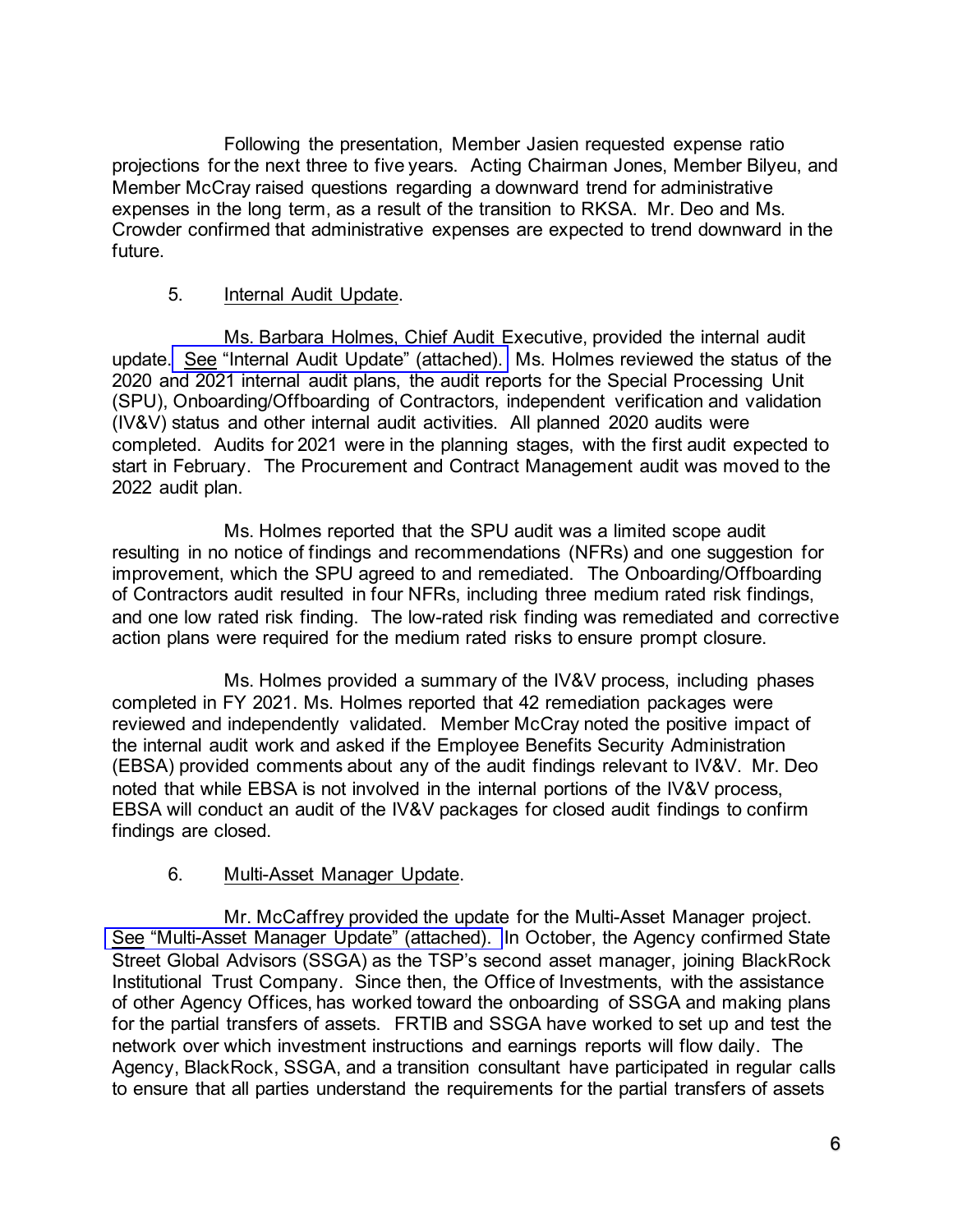from BlackRock to SSGA. As the first transfer date nears, testing will occur, giving all parties the opportunity to identify and resolve potential issues.

Mr. McCaffrey outlined the Agency's intention to conduct the partial transfer of assets sequentially beginning with the C Fund in month one, going next to the S Fund in month two, and then finally to transfer F Fund assets in month three, as fixed income is thought to be the more complicated asset class. The Agency previously baselined the transfer of assets for these first three funds over January, February, and March of 2021. However, out of an abundance of caution and to prioritize flawless execution over expediency, Mr. McCaffrey reported that the partial transfer of assets was re-baselined to April, May, and June of 2021.

## 7. Recordkeeping Services Acquisition (RKSA) Update.

Mr. Ramos provided an update on RKSA. [See "RKSA Update" \(attached\).](https://www.frtib.gov/pdf/minutes/2021/Jan/MM-2021Jan-Att8.pdf) Mr. Ramos provided an overview of the contract award, the transition team structure, a program roadmap, project status, key delivery milestones, and key benefits and enhancements RKSA will provide. The contracting process started with the analysis of alternatives in 2016 and closed with the final RKSA award on November 13, 2020. The planned go-live date for RKSA is projected for mid-2022; a formal date will be set as project plans are finalized in the coming weeks. The transition team structure includes an Accenture and an FRTIB contact, with program managers at the top of the organizational chart. Program managers preside over five key functional towers and each tower has a leader with subject matter expertise in the tower's functional area. Each tower lead is supported by several integrated project team members. FRTIB's functional towers align directly with the Accenture delivery team to provide accountability and access for contractor requests and decision making.

Mr. Ramos stated that RKSA is divided into three distinct phases: deliver, enable, and operate. In the delivery phase, RKSA efforts center around configuration of the recordkeeping solution, conversion of data, and confirmation of the people and processes as established. FRTIB has accepted most of the planning deliverables and is shifting focus to configuration and data conversion. The initial data conversion with anonymized data is scheduled for June 2021. The enablement phase focuses on rehearsal, testing, refinement of services, authorization to operate (ATO), and the assessment of key functionalities. During the ATO process, FRTIB will determine readiness to go live by conducting system and process testing of the new platform. The operate phase consists of steady operations of the developed recordkeeping capabilities by Accenture with continuing innovation efforts.

Mr. Ramos reported that the Accenture team has identified dozens of milestones over the 10 to 24-month deployment schedule across all of the functional towers. Accenture and FRTIB identified 12 milestones as the most important in the RKSA transition and indicative of overall progress and program health. Key milestones were selected based on their importance to the overall program, distribution throughout